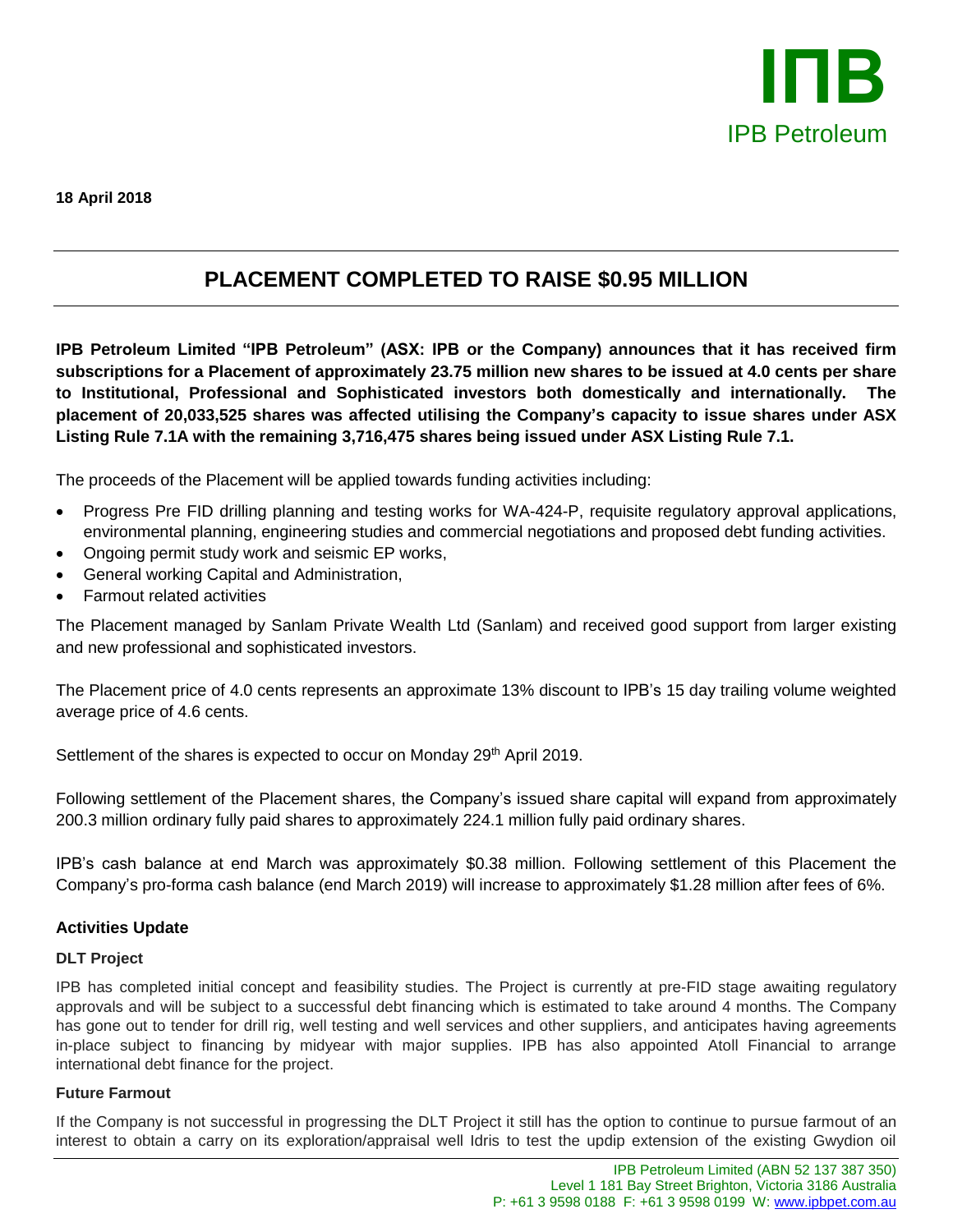

discovery. Having renewed its WA-424-P permit containing the Gwydion oil discovery last June IPB has until mid 2021 to commence drilling the subject well under title conditions.

The Company has previously reported strong interest in its ongoing farmout project over the past 12 months, with several companies providing positive feedback and technical validation on the Idris Prospect. For a number of strategic or commercial reasons some parties elected not to continue with the process at this point in time.

The improving macro-economic outlook for oil prices largely due to under investment in exploration and appraisal activities recent years should provide an opportunity for interested parties to once again pursue commercial opportunities such as a farm-in to IPB's WA-424-P Permit.

### **Existing Oil discovery in IPB's 100% Permit (WA-424-P)**

The proposed Idris well is aimed at testing a potentially large updip stratigraphic extension of the existing Gwydion oil discovery within IPB's 100% owned WA-424-P permit P50 Prospective Resource 70MMBBLS recoverable\*

#### \* RESOURCES:

Prospective resources are estimated quantities of petroleum that may potentially be recovered by the application of future development project(s) and relate to undiscovered accumulations. These estimates have both an associated risk of discovery and a risk of development. Further exploration appraisal and evaluation is required to determine the existence of a significant quantity of potentially moveable hydrocarbons.

For further information, including assumptions, limitations and qualifications relating to the estimation of resources publicly reported by IPB and contained within this presentation, please refer to IPB's ASX Release titled "Idris Prospective Resources Significantly Increased" dated 11 May 2018.

IPB Petroleum is not aware of any new information or data, that materially affects the information relating to these publicly disclosed resources, since this release to the market, and all material assumptions and technical parameters underpinning these estimates continue to apply and have not materially changed.

The subject prospective resource estimates relate to the immediate up-dip interpreted stratigraphic extension of the existing Gwydion oil discovery. With the benefit of our reprocessed 3D over the Gwydion discovery well and up dip area and our recently completed depth conversion project, Idris could be considered an appraisal well. IPB has conservatively categorized the associated resources as Prospective given the stratigraphic nature of the interpreted hydrocarbon trap at Idris.

#### **Brendan Brown**

Managing Director

For further information contact Brendan Brown, Managing Director +61 3 9598 0188 or [admin@ipbpet.com.au](mailto:admin@ipbpet.com.au)